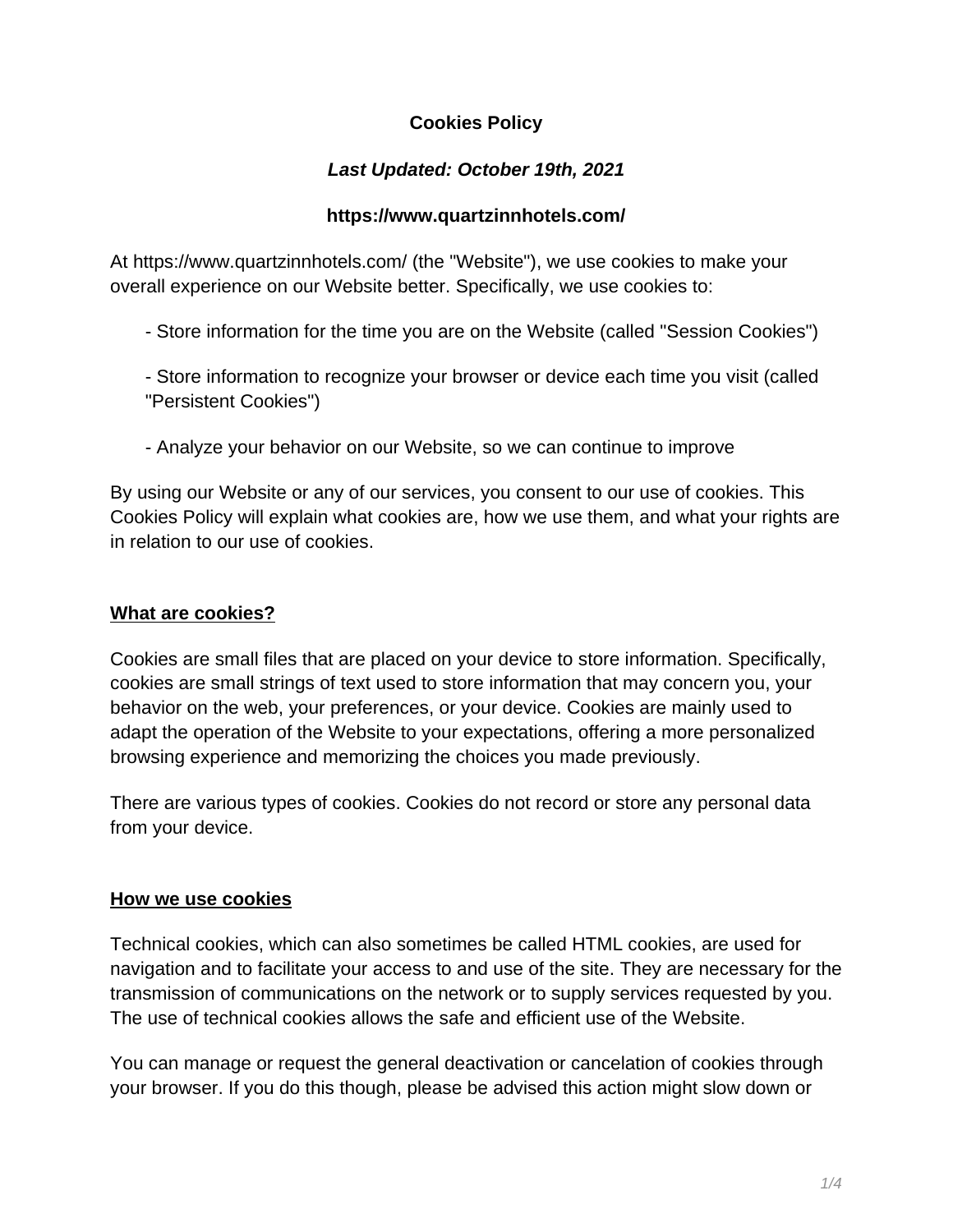prevent access to some parts of the Website.

We also use cookies that are retransmitted by an analytics or statistics provider to collect aggregated information on the number of users and how they visit the Website. These are also considered technical cookies when they operate as described.

Analytics may collect information through log data, such as:

- internet protocol (IP) address;
- type of browser and device;
- operating system;
- name of the Internet Service Provider (ISP);
- country information
- date and time of visit;
- web page of origin (referral) and exit;
- possibly the number of clicks.

We don't use this information to identify you, but rather to understand usage trends on our Website.

We use session cookies to keep track of how you browse on your visits to the Website. Temporary session cookies are deleted automatically at the end of the browsing session - these are mostly used to keep track of what you do from page to page, such as with online shopping, keeping track of what is in your cart.

Persistent cookies, on the other hand, remain active longer than just one particular session. These help us recognize you.

### **Our full list of cookies**

The full list of cookies we use on our Website is below:

\_\_\_\_\_\_\_\_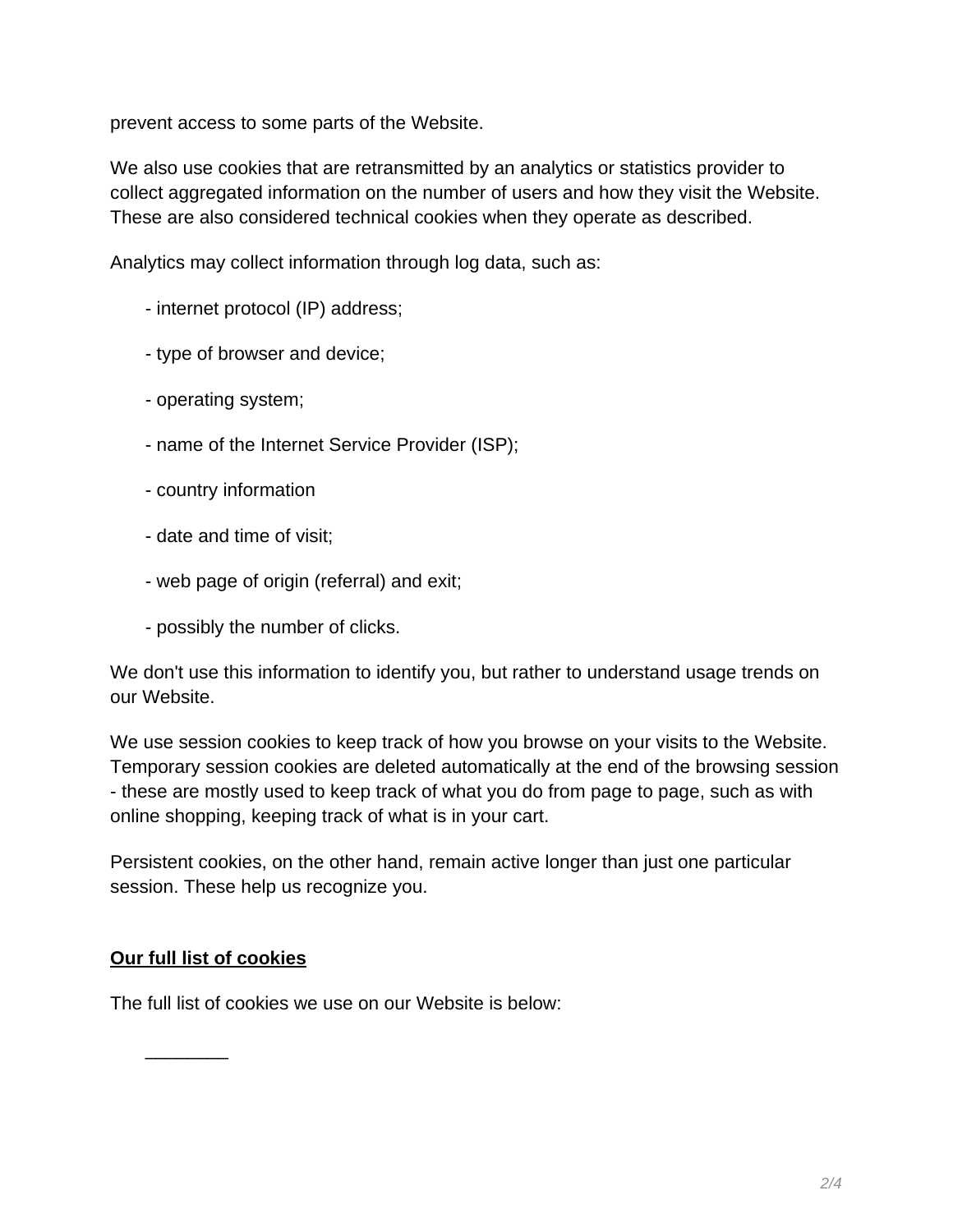## **Consent**

When you arrive to our Website, we will request your consent for cookies as follows:

Through a pop-up box that requires an affirmative "Yes" click as soon as new users arrive on the website.

## **What can you do about cookies?**

If you want, you can prevent the use of cookies, but then you may not be able to use our Website as we intend. To proceed without changing the options related to cookies, simply continue to use our Website.

For our Website, this is how you can adjust your settings and, if desired, opt-out of cookies completely:

Visit the "Users Setting" page, click on "Cookies" and revoke consent for individual cookies from there

You can also manage cookies through the settings of your browser on your device. However, deleting cookies from your browser may remove the preferences you have set for the Website, as well as preferences you've set for other websites.

For further information and support, you can also visit the specific help page of the web browser you are using:

- Internet Explorer: http://windows.microsoft.com/en-us/windows-vista/block-or-allow-cookies

- Firefox:

https://support.mozilla.org/en-us/kb/enable-and-disable-cookies-website-preference s

- Safari: http://www.apple.com/legal/privacy/
- Chrome: https://support.google.com/accounts/answer/61416?hl=en
- Opera: http://www.opera.com/help/tutorials/security/cookies/

### **How to contact us**